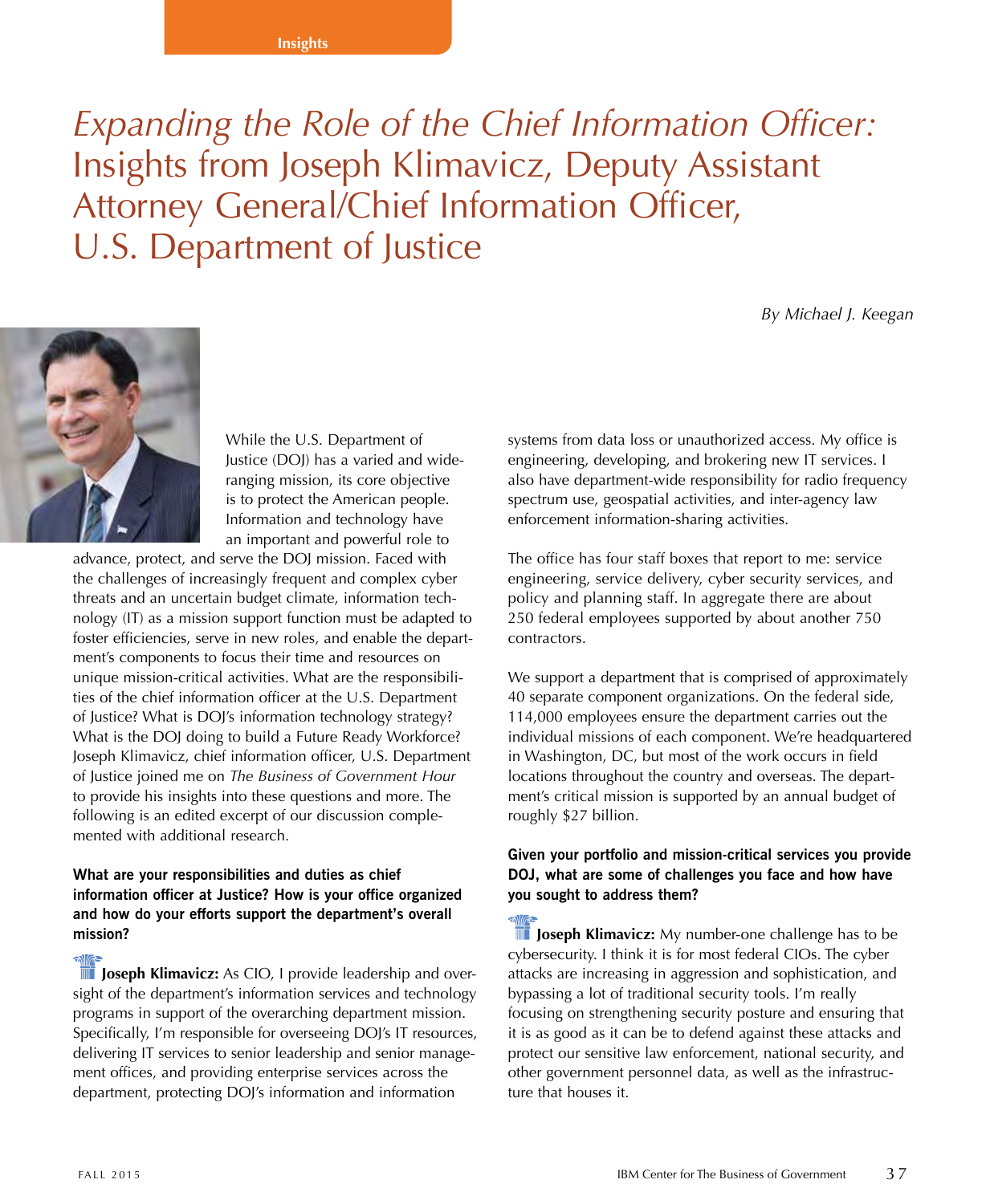"I'm a big believer in shared services. I led the federal effort for a number of years in this area. If you look at the pressure to deliver greater and more costeffective IT capabilities to end users, it really underscores the importance of driving shared services. Those services present the best opportunity to do all those things: improve the quality, reduce the cost, and ensure that they're secure."

事儿睡儿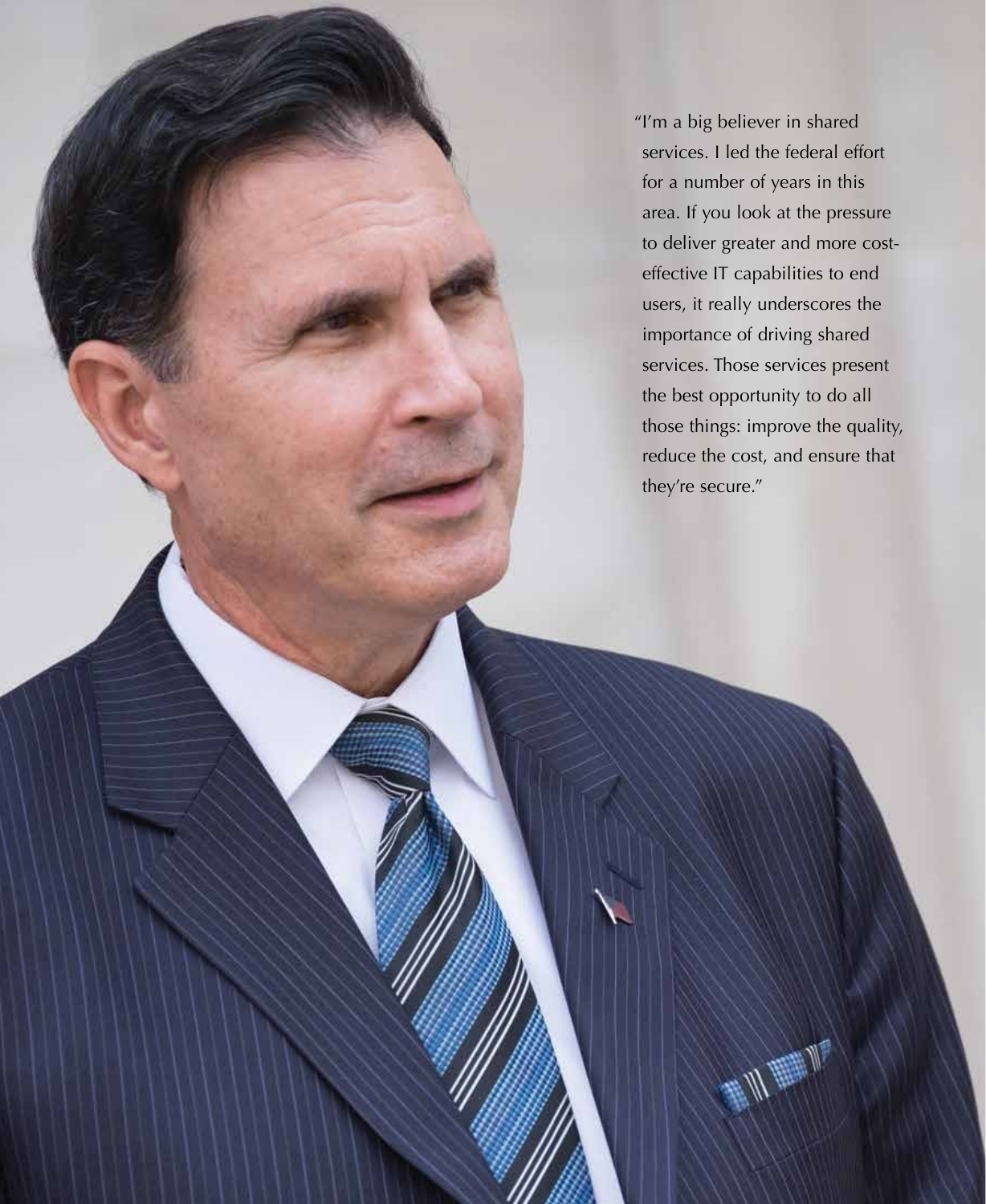From an administrative perspective, we are still feeling the effects of past hiring freezes and are challenged by a complex hiring process. We also have gaps in important areas including cybersecurity and project/program management. Beyond these technical skills, our employees need the right skill sets and knowledge to really lead transformation and modernization efforts. Finally, there is always competition with the private sector for top talent.

The next challenge involves having to operate in an uncertain budget climate. Given this, I have to look continuously at improving the quality of IT services while driving down the cost of those services.

### **DOJ views information, data, and technology as strategic assets. To that end, would you tell us about your strategic plan and goals?**

**T** Joseph Klimavicz: We recently developed an information services and technology strategic plan that outlines how we're going to support the achievement of DOJ's broader mission. This document will guide our organization's initiatives and activities for the next three years. The strategic plan is actually published on our public website under Justice Management Division publications and resources. Our strategic goals include:

- **Exceed customer expectations.** I don't want to just meet customer expectations, although that may be a necessary precursor; I want to exceed them. This means having strong customer engagement and quality of service, which translates on the operations and delivery side to acting as a trusted advisor to DOJ program and mission leaders. As a priority, the department will support its customers, both internal and external, and together, help fuel new and improved ways of doing business. To that end, IT will be seen as a tool that improves DOJ employee productivity and efficiency, and the customer experience.
- **Manage taxpayer funds wisely.** I want to manage taxpayers' money wisely. My office continuously seeks ways to operate more efficiently and cost effectively. Mature governance processes are needed and must be integrated throughout all operations to strengthen accountability, increase performance, and capture information to drive better decisions. The department will strengthen its governance framework though the implementation of the Federal Information Technology

Acquisition Reform Act (FITARA). This increased visibility and authority will result in enhanced transparency and oversight of IT investments at an enterprise level. Serving as an advisor, IT can help connect components to ensure the department is using the greatest value of its data resources, and identify potential applications of data for decision making. IT will also identify new opportunities to save with initiatives such as consolidating data centers, adopting cloud technologies, rationalizing and optimizing the IT portfolio, and implementing shared services. The goal of these cost-saving initiatives is to reinvest funds into the mission.

- **Enable innovative sharing of services and information.** I want to enable innovative sharing of services and information. Essentially acting as a service broker, I want to build a trusted environment for data management and interoperability. Following that, I want to promote data and information accessibility not only to the private sector, but also to foster better collaboration with the 40+ components that comprise DOJ. Shared services allow for the ability to quickly adopt new innovative solutions and enable our components to focus their limited time and resources on unique mission-critical activities.
- **Protect the mission.** Our next goal focuses on protecting the department's mission, combating cyber threats, enhancing the identity credential access management, preventing and detecting insider threats, and then applying analytics in near real-time so that we can react faster. To that end, the department will increase visibility by performing advanced data analysis to provide synthesized, near real-time views of our risk posture across the enterprise. It is my charge to make sure IT services and solutions are based upon advanced security capabilities that protect the department's mission.
- **Build a future-ready workforce.** Our last—but certainly not least—goal is to build a future-ready workforce. Our greatest asset is our people. As the department's IT needs evolve, the knowledge, skills, and abilities of the IT workforce will need to evolve as well. We will focus on hiring and retaining top talent, and providing training and professional development opportunities for them. As part of this goal, we are developing strategies to address the following questions: How do we attract a high-quality, diverse workforce? How do we retain and cultivate a workforce with the right skills? How do we build a culture of engagement and reward innovation?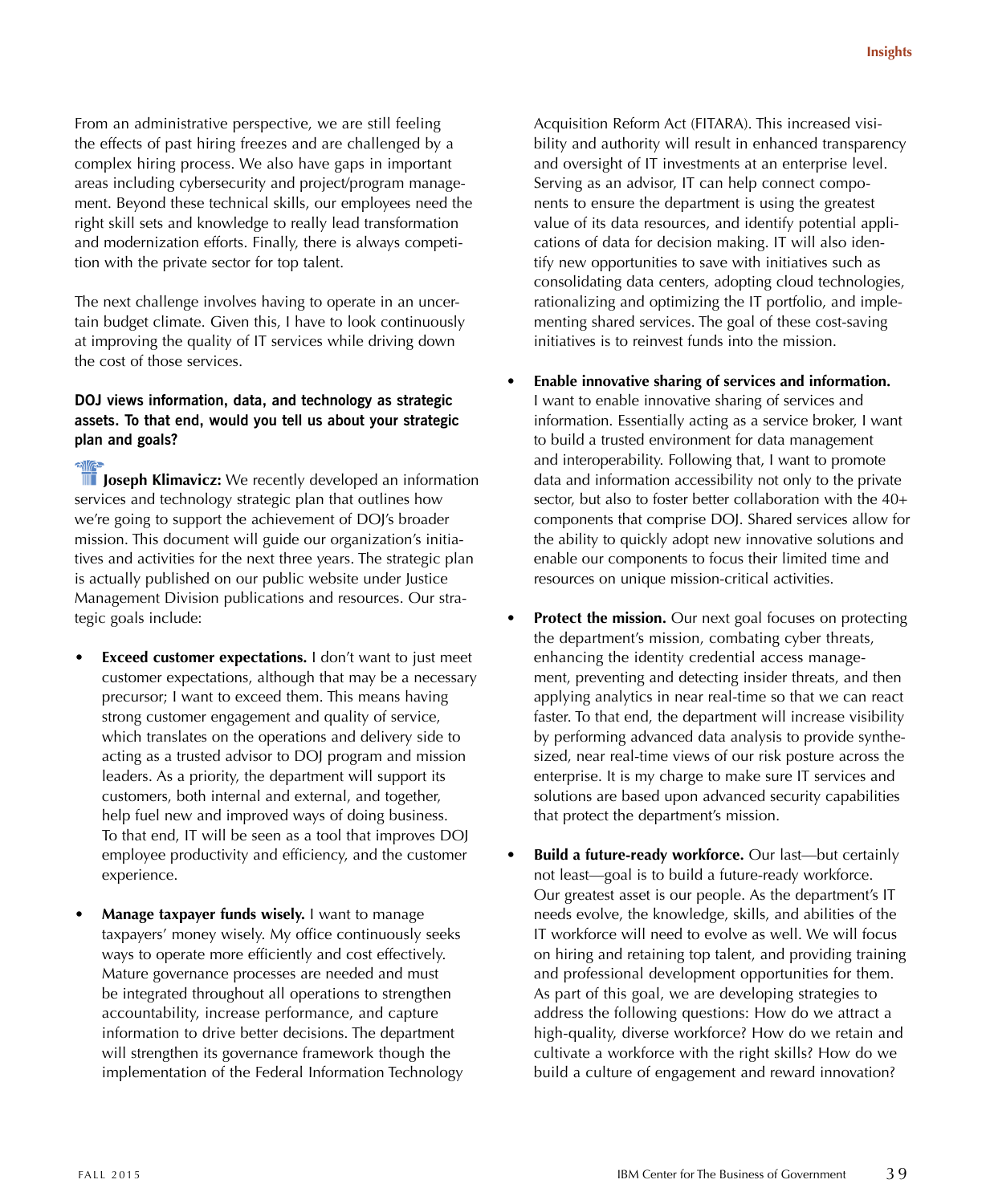

"As CIO, I provide leadership and oversight of the department's information services and technology programs in support of the overarching department mission."

## **What can you tell us about your efforts around shared services and technology? Would you tell us a little bit about that effort and the benefits derived?**

**IF** Joseph Klimavicz: I'm a big believer in shared services. I led the federal effort for a number of years in this area. If you look at the pressure to deliver greater and more cost-effective IT capabilities to end users, it really underscores the importance of driving shared services. Shared services is the best opportunity to improve quality, reduce costs, and ensure security. In partnership with DOJ components, we are executing our goals and objectives in a way that not only optimizes our IT spending, but also improves our capabilities. My strategy is to leverage shared services as a "de facto" way of doing business. We're inclusive in our search for better services. We want to learn from others. I spend time working and learning from the industry as well as from other government agencies.

To that end, we created a strong service broker function in our service engineering organization. It acts as a trusted advisor and as an enabler of IT capabilities that delivers efficient and effective services across the enterprise. Within the last year, we published the first DOJ IT shared services catalogue. In order to use shared services, you need to know these services exist. We're issuing updates to this catalogue every quarter. I expect our catalogue will continue to expand as we add new services, work in partnership with components to understand the demand and types of services that are needed, and identify offerings components can make available to the enterprise. I'm committed to this enterprise shared services model: How many systems do we have in a certain area? How do we move from stovepipe systems to shared services in that area? This allows us to take advantage of economies of scale and consistency of performance.

## **What can you tell us about your efforts to expand information sharing? How are you driving collaboration internally and with the broader law enforcement community?**

**The Joseph Klimavicz:** As I noted, one of my strategic goals is to enable innovative sharing of services and information. From my perspective, the department's data and information are a national asset and it's crucial to the successful

execution of the overall mission. Sharing information compounds its value, allows new uses and insights. Furthermore, the data that is shared with the public has potential to spur economic growth and innovation. We need to balance the sharing of information with protecting privacy, civil rights, and civil liberties. It may be easier to focus on the technology aspect of the role, but I'm always reminded that you're the chief information officer and I recognize that we need to do more in this area. I have sought to improve the sharing of information with law enforcement components within the department and with our federal, state, local, tribal, and international partners.

With an increasingly mobile workforce, the department will develop solutions that enable employees to access DOJ data and IT tools from where they need to work. Collaboration tools will be provided that allow employees to improve productivity, hold virtual meetings, conduct brainstorming sessions, and gain insights.

The information sharing challenges that the department faces exceed the ability of any one component. Many of the information sharing challenges are not primarily technical in nature. There are many other things that contribute. It's important that we get the department to work and treat information as a shared resource and treat information from a holistic perspective rather than a product of a collection of disparate unconnected systems. I want to make sure that we're committed to adopting a standard operating procedure, a standard way of doing business. I spend time working with the department and component leaders trying to improve the technical side while also working to coordinate policies.

# **What are you doing to build a future ready workforce?**

**The Joseph Klimavicz:** I'm glad you asked about the workforce because one of the greatest assets of Department of Justice IT is its people. That said, addressing workforce needs brings with it many challenges. First, we're competing with industry and other federal agencies to attract the top talent. Secondly, our current workforce must gain new skills and competencies in order to use evolving technologies. Third, when you look at the metrics, we have a significant part of